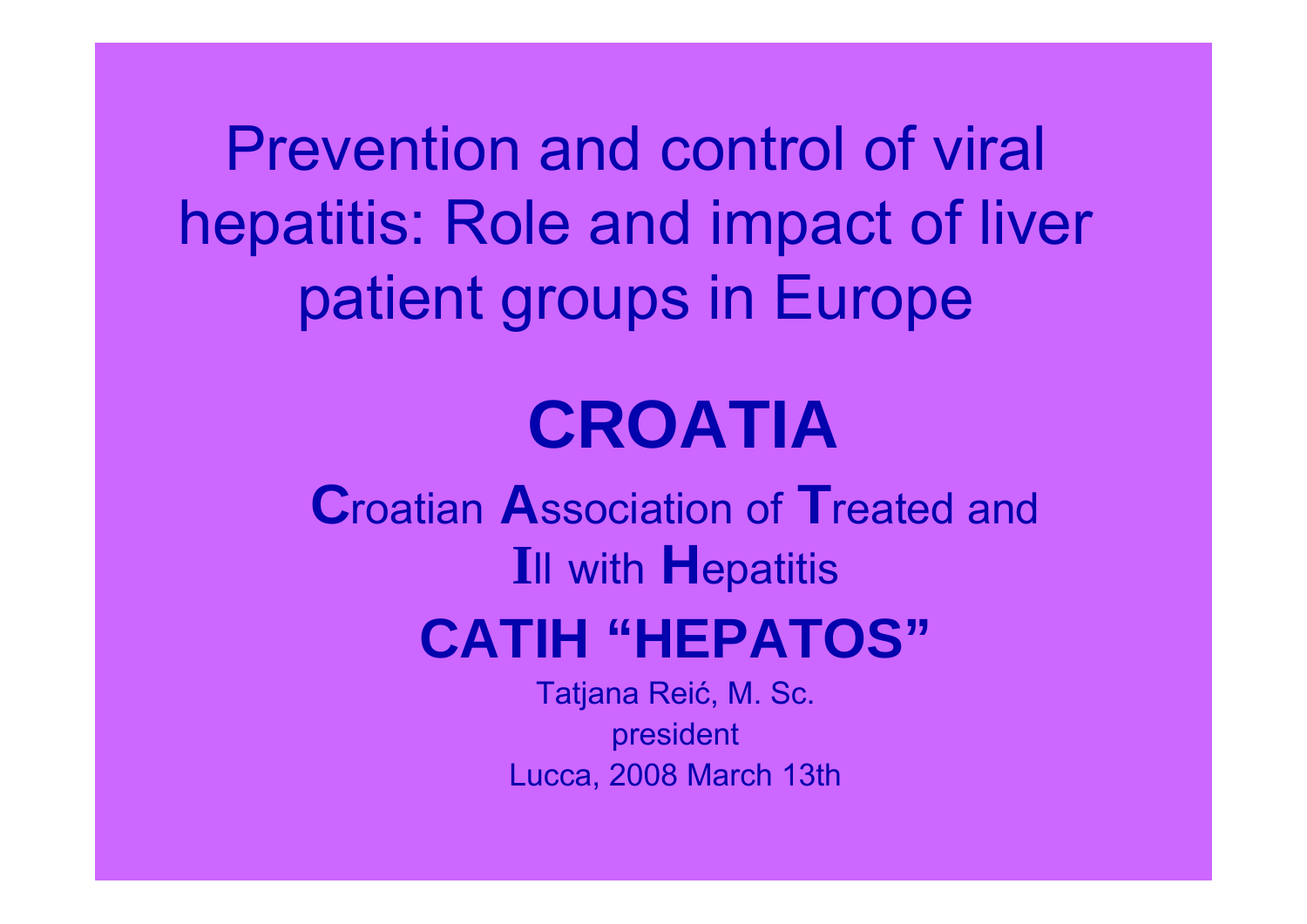# **1) History of the organisation**

- Founded in 2000
- $\bullet$ Aims:
- **← Prevention**
- Improvement of quality of hepatitis patients' life in Croatia
- Increasement of public awareness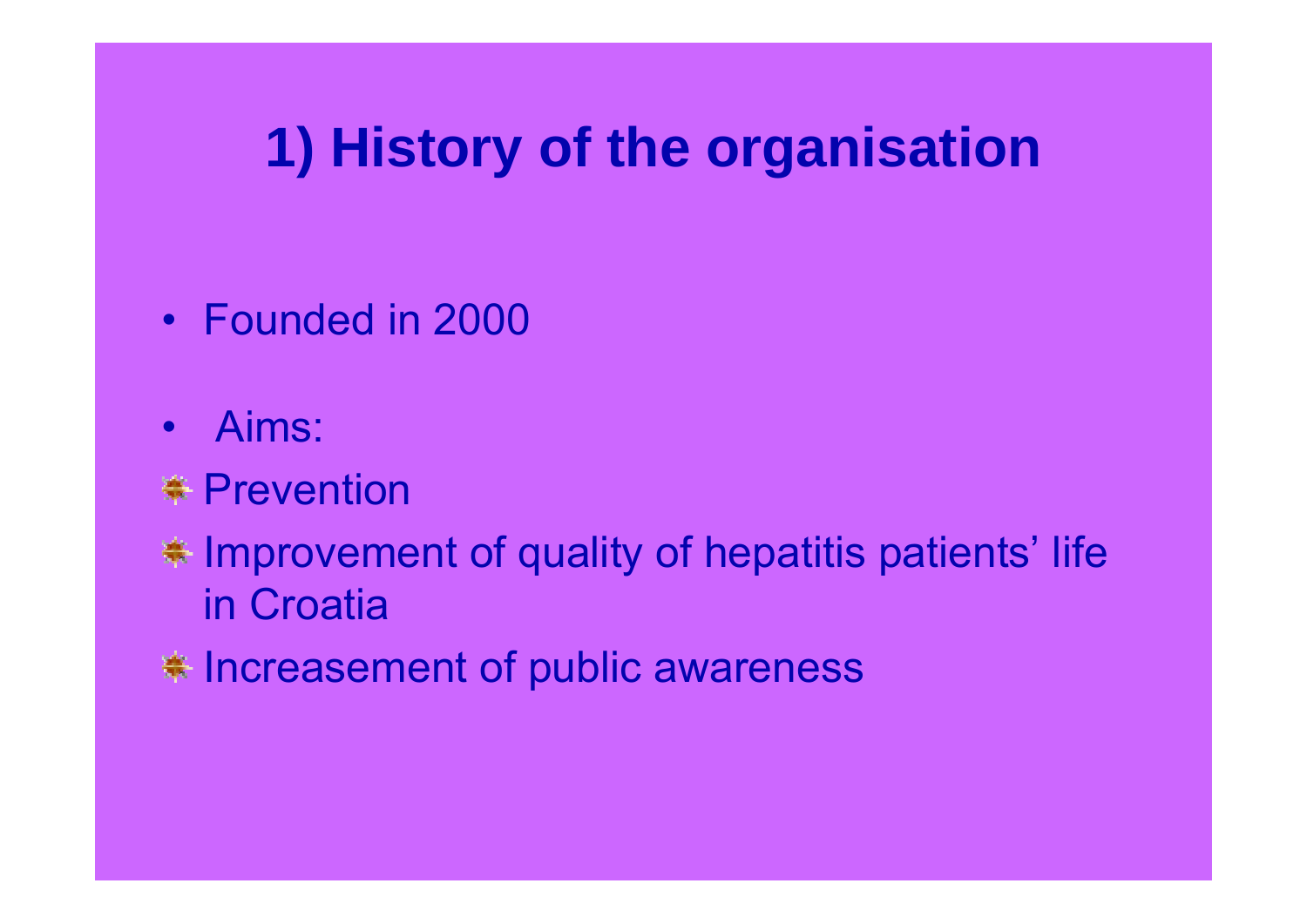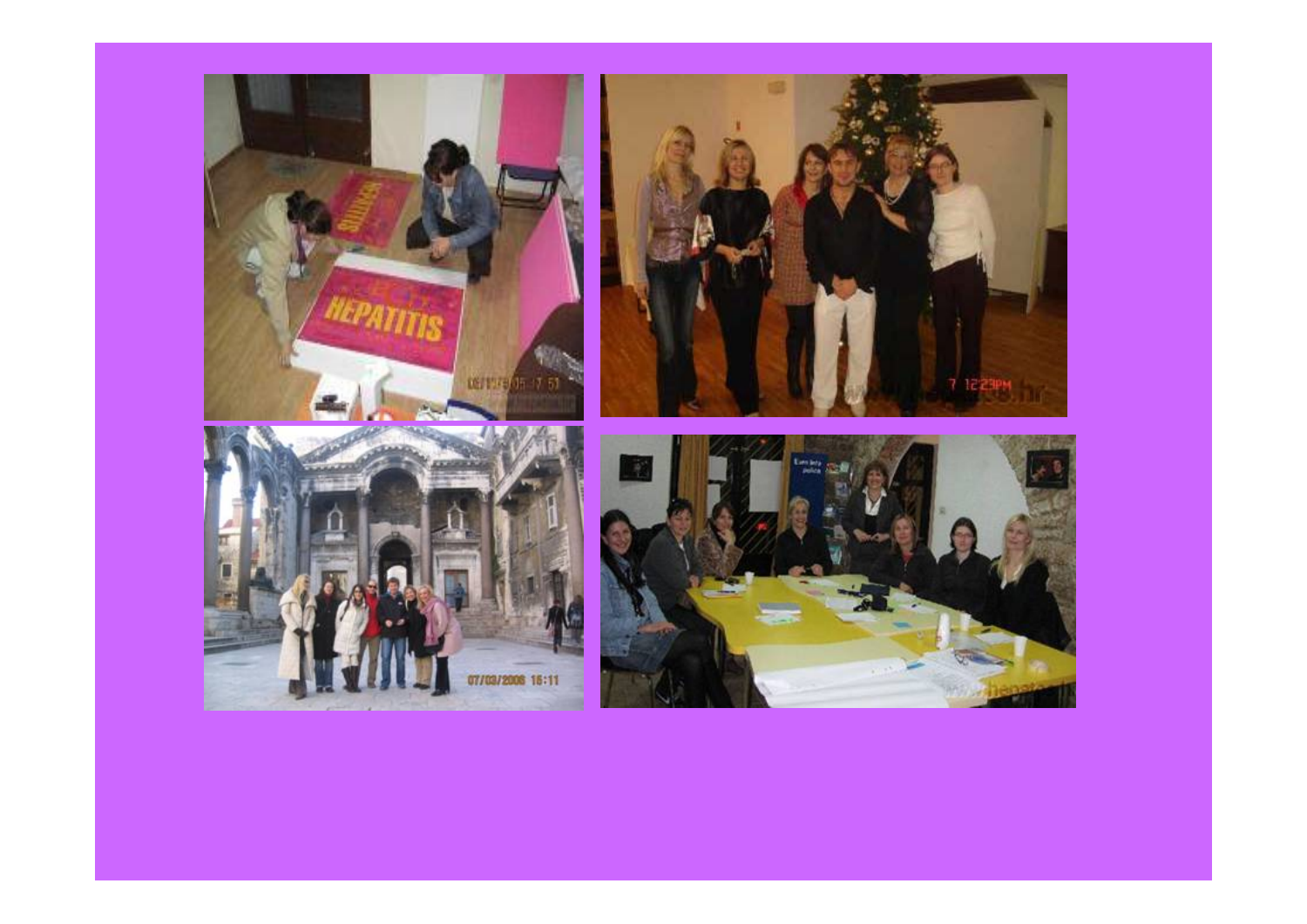# **2A) Objectives and role of the organisation**

#### *OBJECTIVES*

- $\bullet$ prevention of viral hepatitis
- $\bullet$ improvement of status and quality of hepatitis patients' life
- $\bullet$ reorganization of health care
- $\bullet$ protection of reproductive health in children and youth
- $\bullet$ help to hepatitis patients
- $\bullet$  education of risk groups (children, youth, pregnant women, war veterans, drug addicts, prisoners...)
- $\bullet$ raising awareness, destigmatization of viral hepatitis
- $\bullet$ promotion of rights and interests of hepatitis patients
- $\bullet$ promotion of civil society and volunteering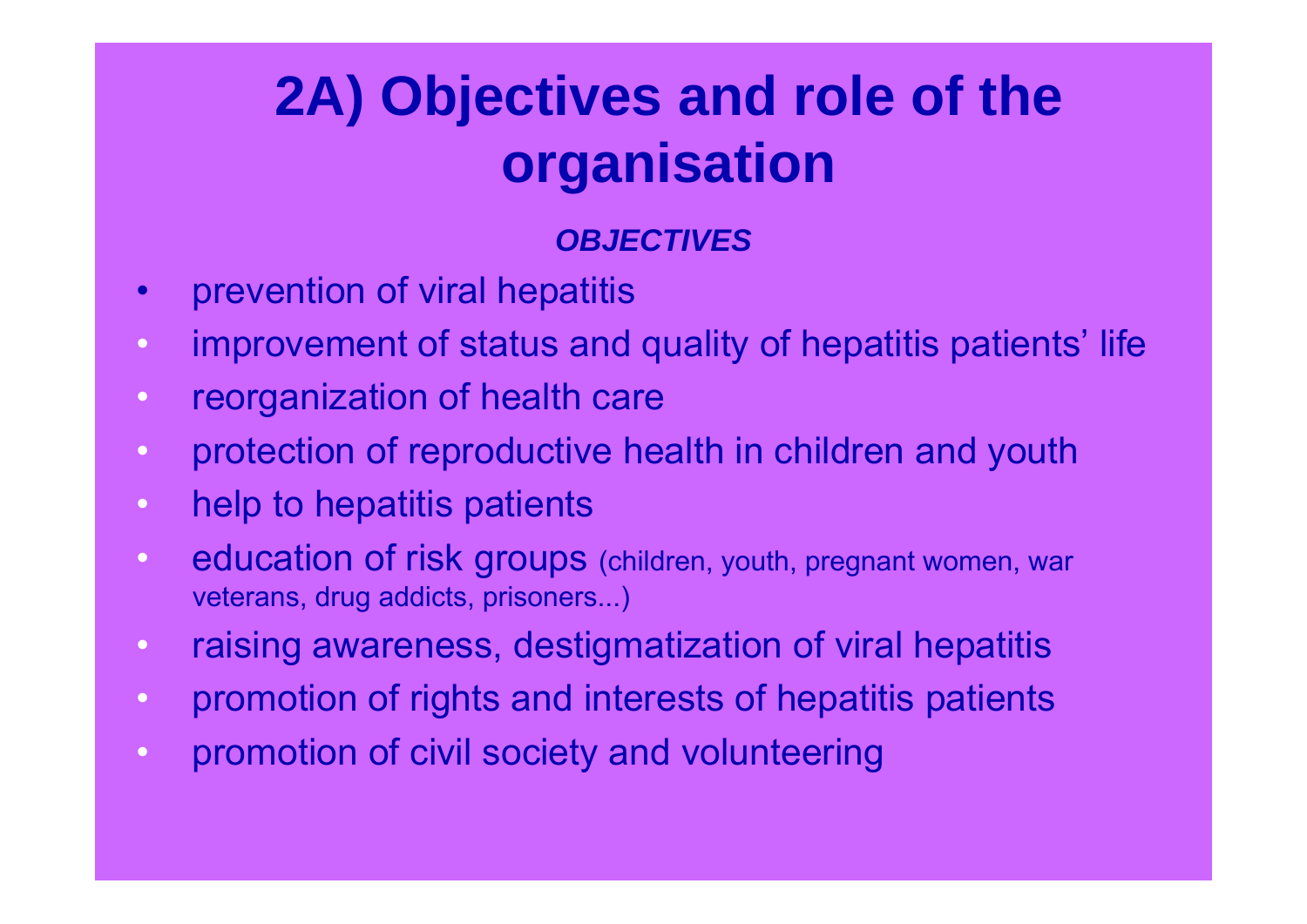#### *2B) Objectives and role of the organisation*

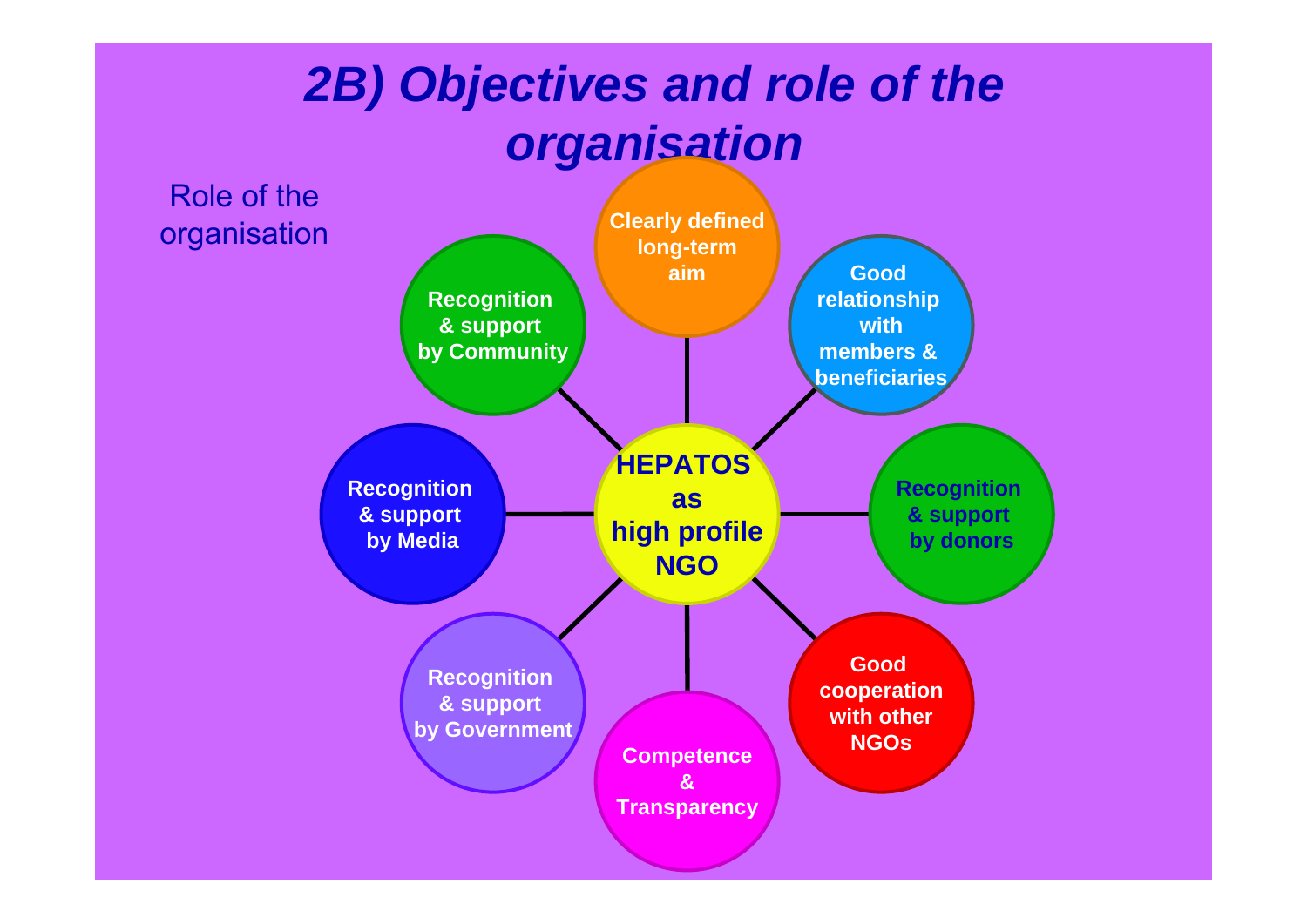#### *2C) Objectives and role of the organisation*

*ROLE OF THE ORGANISATION (2)*

- Hepatos was the first to publicly speak about hepatitis & continue to speak permanently
- Conducts a campaign aimed at raising awareness of wider community
- Our recognizability is very high:

Reporters often call the Hepatos seeking information and relevant institutions (professionals, Ministry of Health) consult us when they enact laws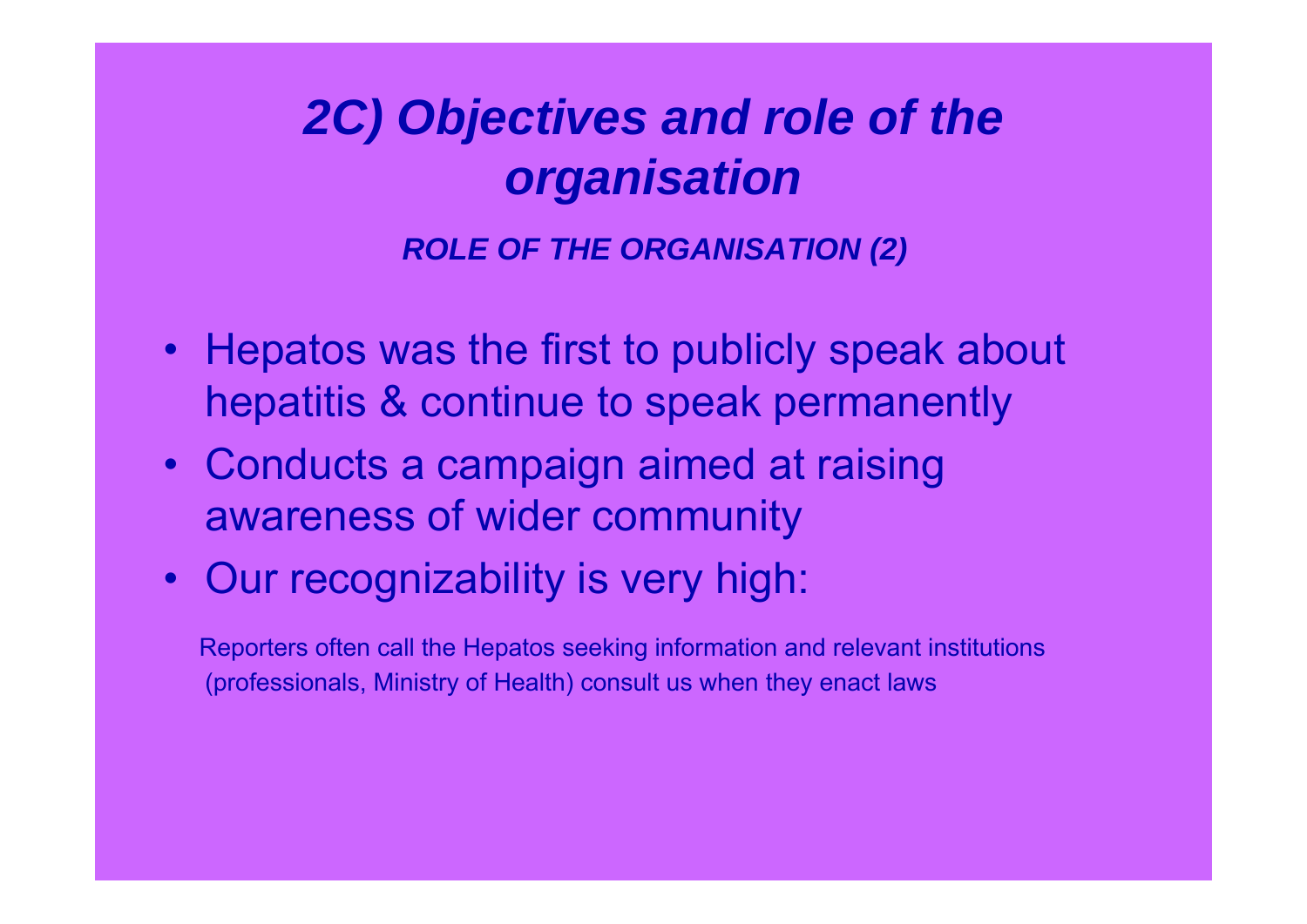





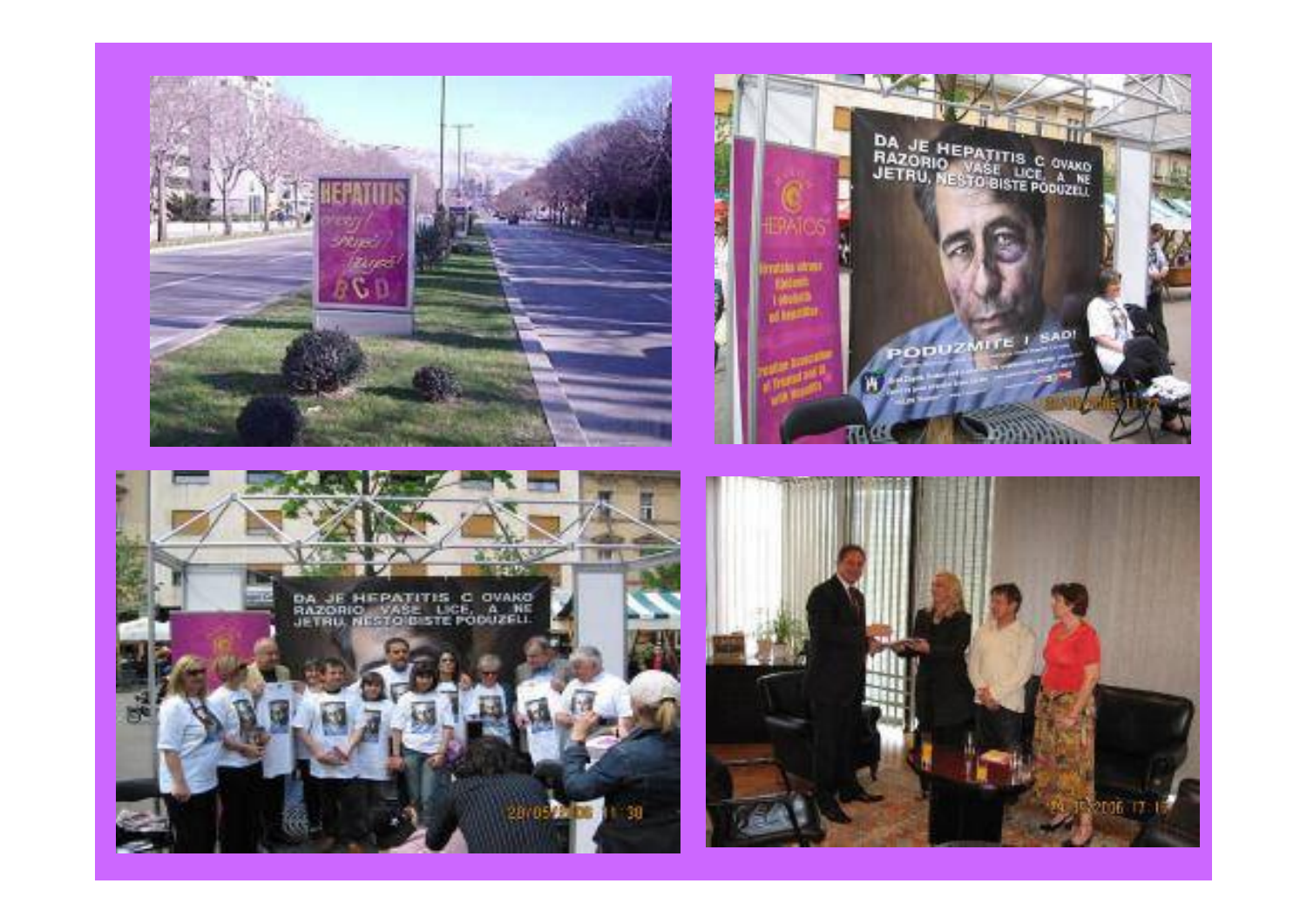### 3A) How is it organised?

- 3 full time plus 2 part time paid staff ; 24 volunteers / including specialists hepatologists /
- **ORGANIZATIONAL STRUCTURE**:

Assembly

Executive board

Supervisory board

Advisory board

• **Assembly** is the supreme steering body of the association consisted of all active members**.**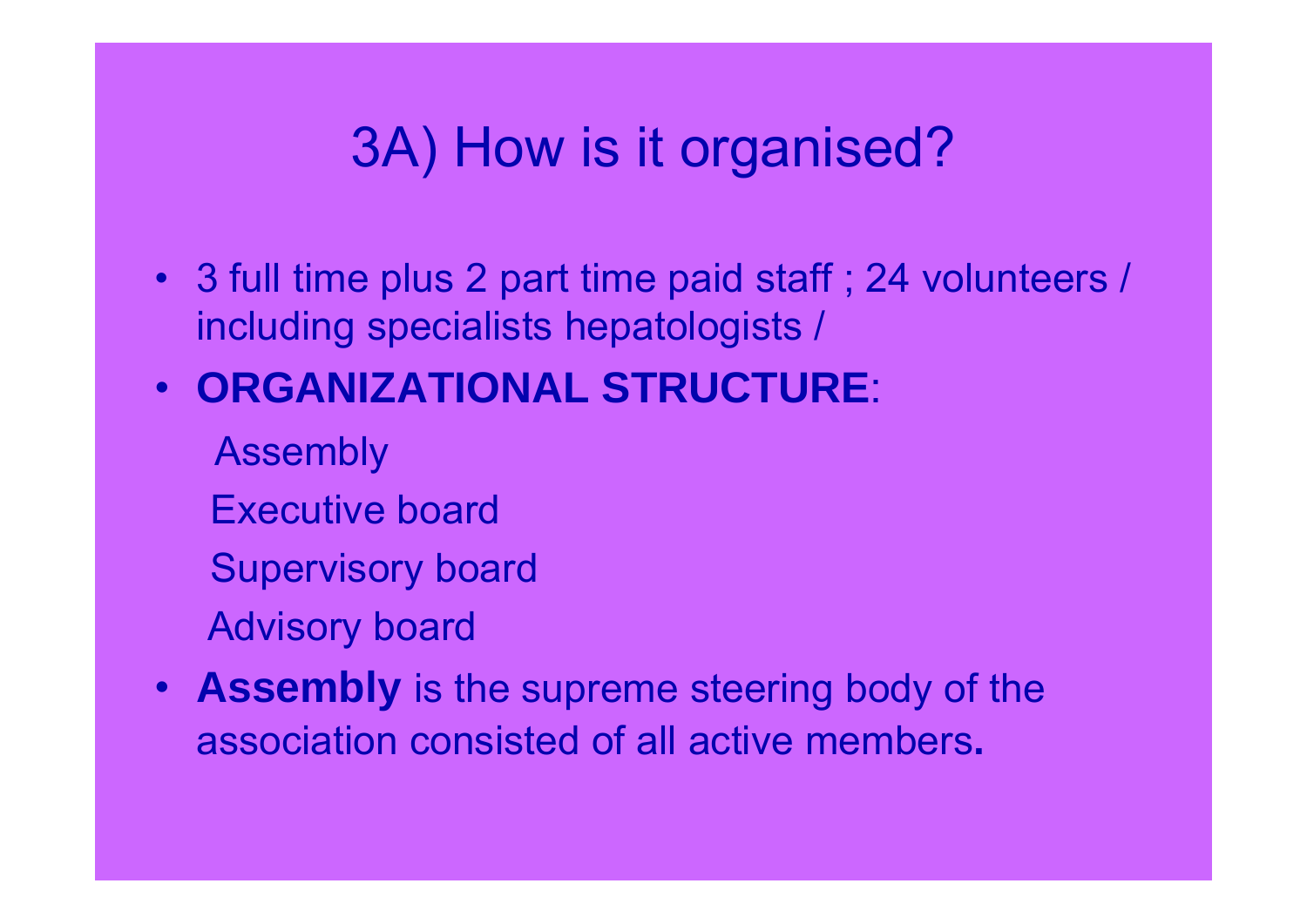#### 3B) How is it organised?

- **Executive board** is a steering body authorized to reach decisions between two Assembly meetings. Executive board is acting as a Steering committee but it's called Executive board because only 40% of its body is consisted of Association's employees on the executive level.
- Work of the Executive board is supervised by a Supervisory board and counseled by Advisory board.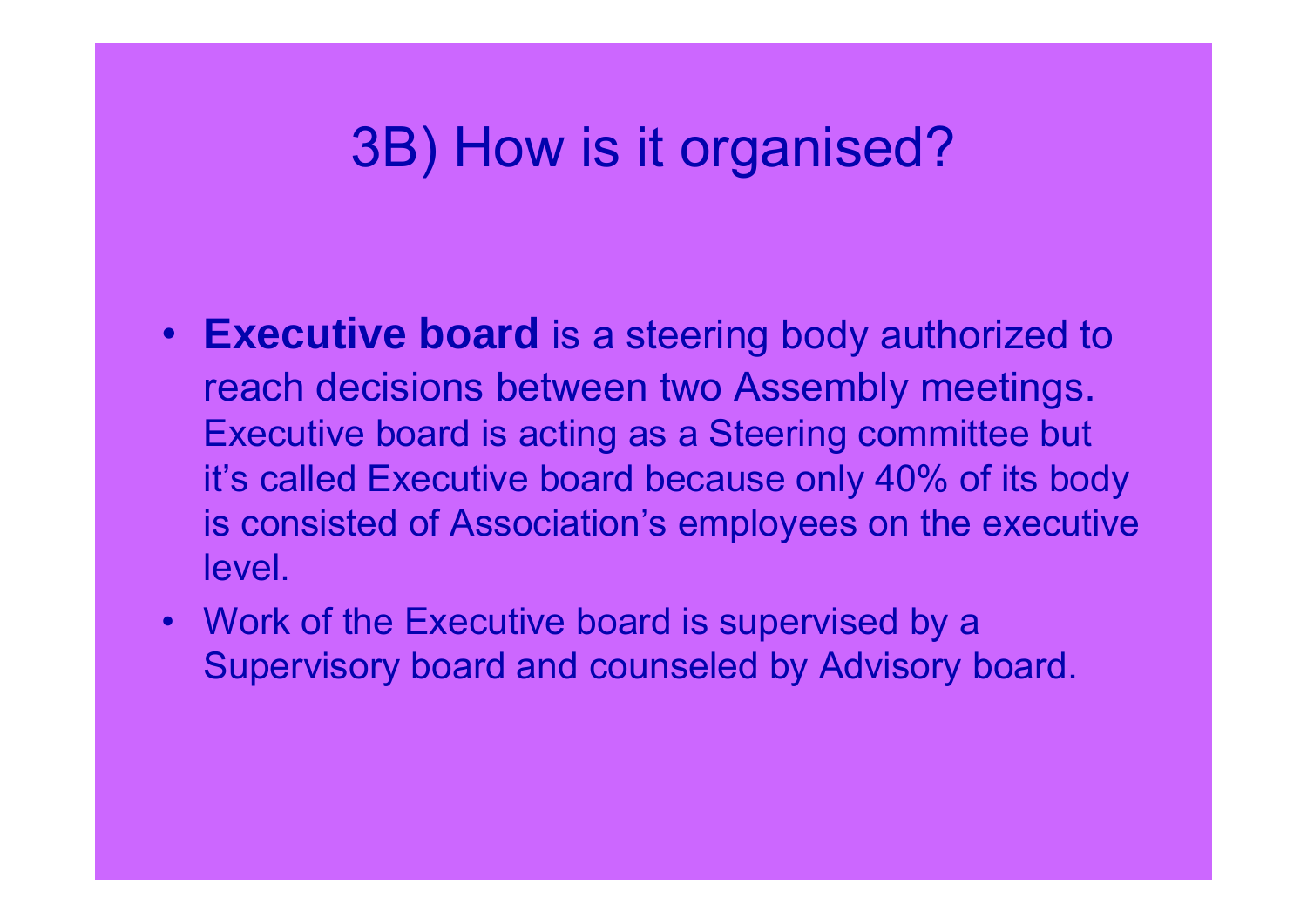#### 3C) How is it organised?

**Membership** 

- Regular members
- Supporting members
- Honorary members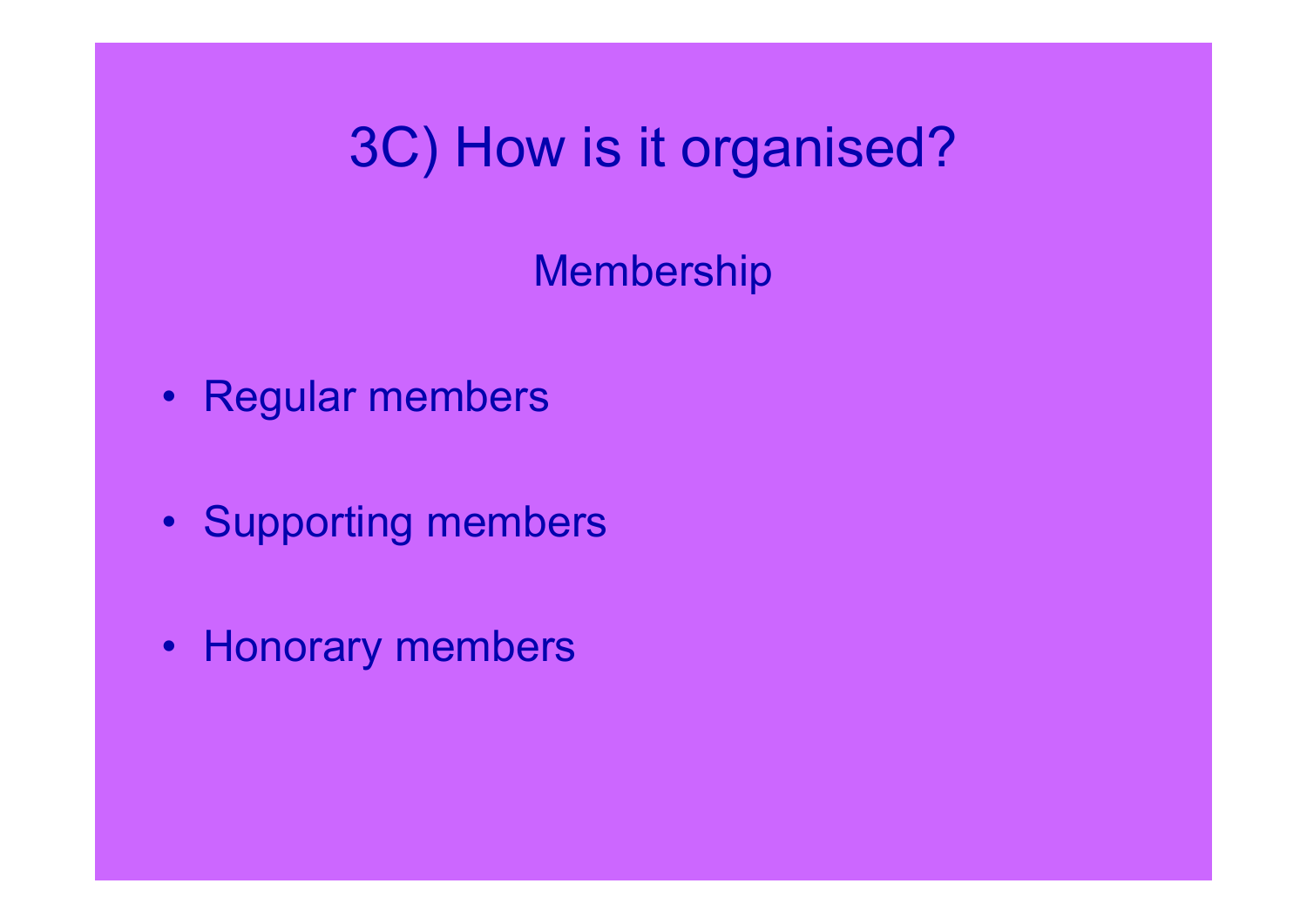#### 3D) How is it organised?

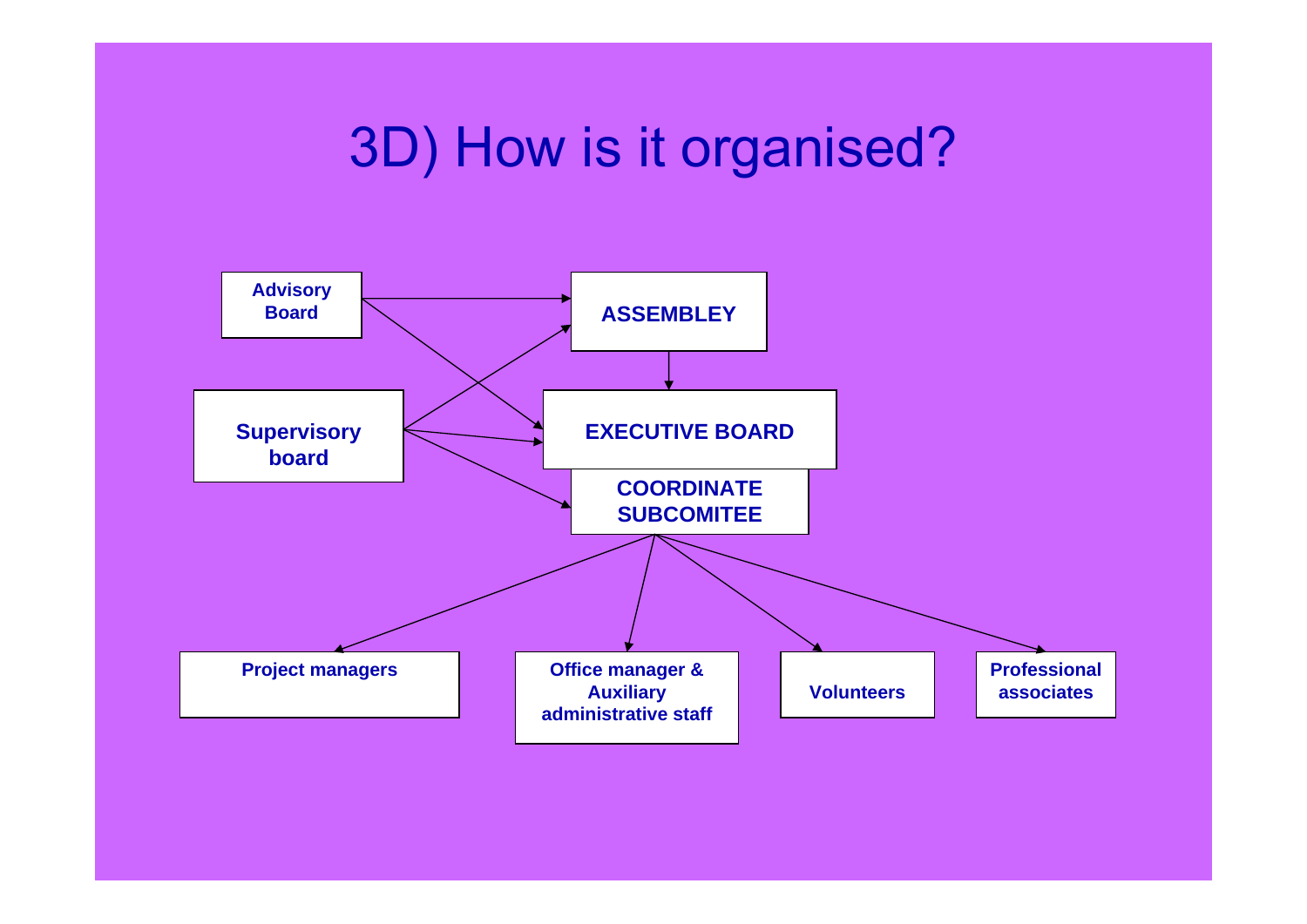# 4) Target audience

#### • **The target audience**

- hepatitis patients and members of their families
- -- children and youth
- risk groups (drug addicts, war veterans, prisoners...)

#### •**HEPATOS is reached by its target audience**

- media appearance, billboards
- web page
- distribution of informational-educational materials in health and educational institutions

#### ● Hepatos has more than 2000 beneficiaries

Our users (beneficiaries) are citizens regardless on their sex, age, national religious any other affiliation. Our services are not conditioned by enrollment in our membership.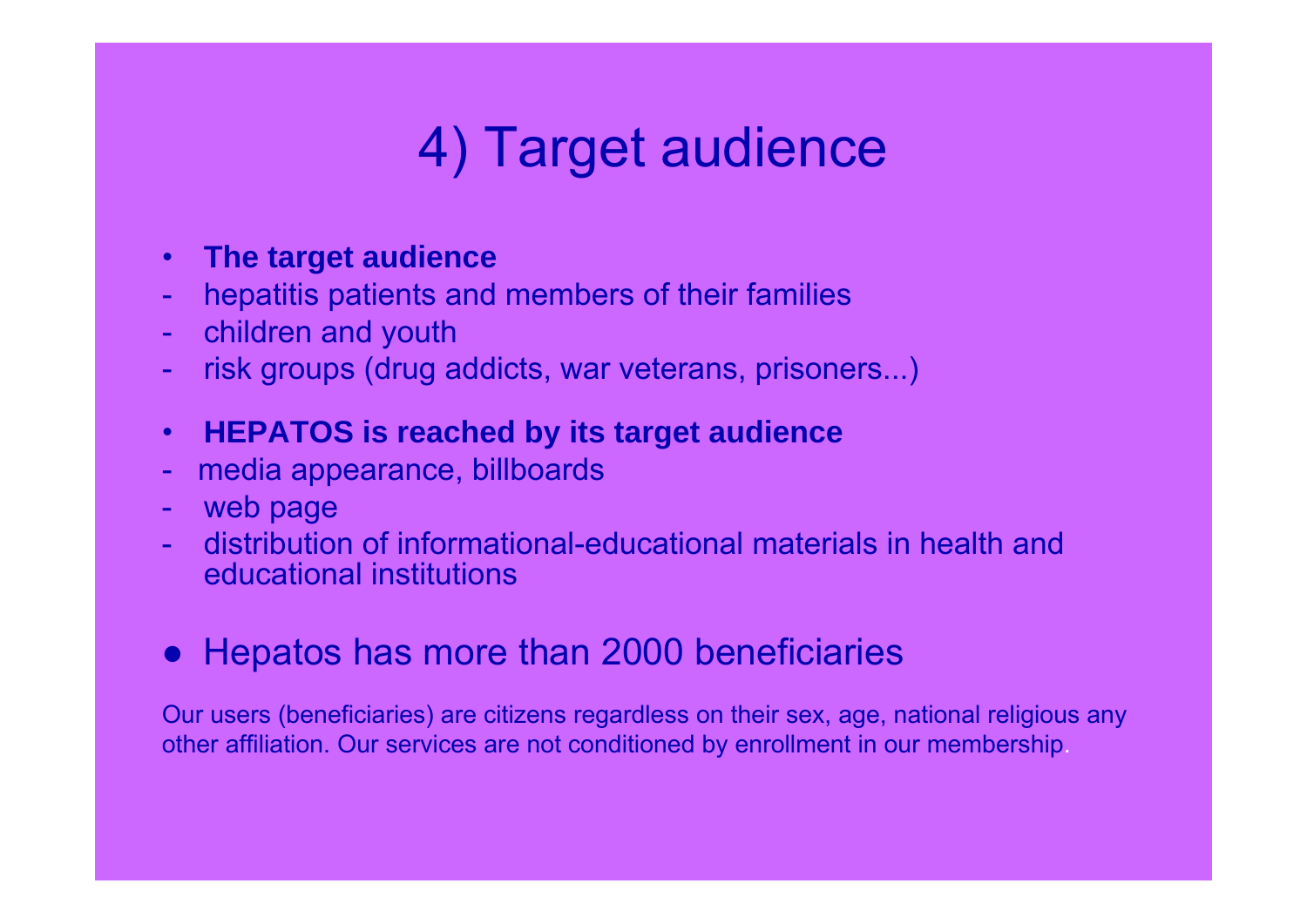#### **5A) Services and Activities: General**

- Activities performed by the group:
- Constantly informing of public through [www.hepatos.hr](http://www.hepatos.hr/) more than 500 appearances in media within 6 years
- Distribution of informational-educational  $\sf{materials}$  in health institutions, schools drug addict associations, public activities
- $\mathcal{L}_{\mathcal{A}}$  Raising awareness by marking WHAD 2004 - 2008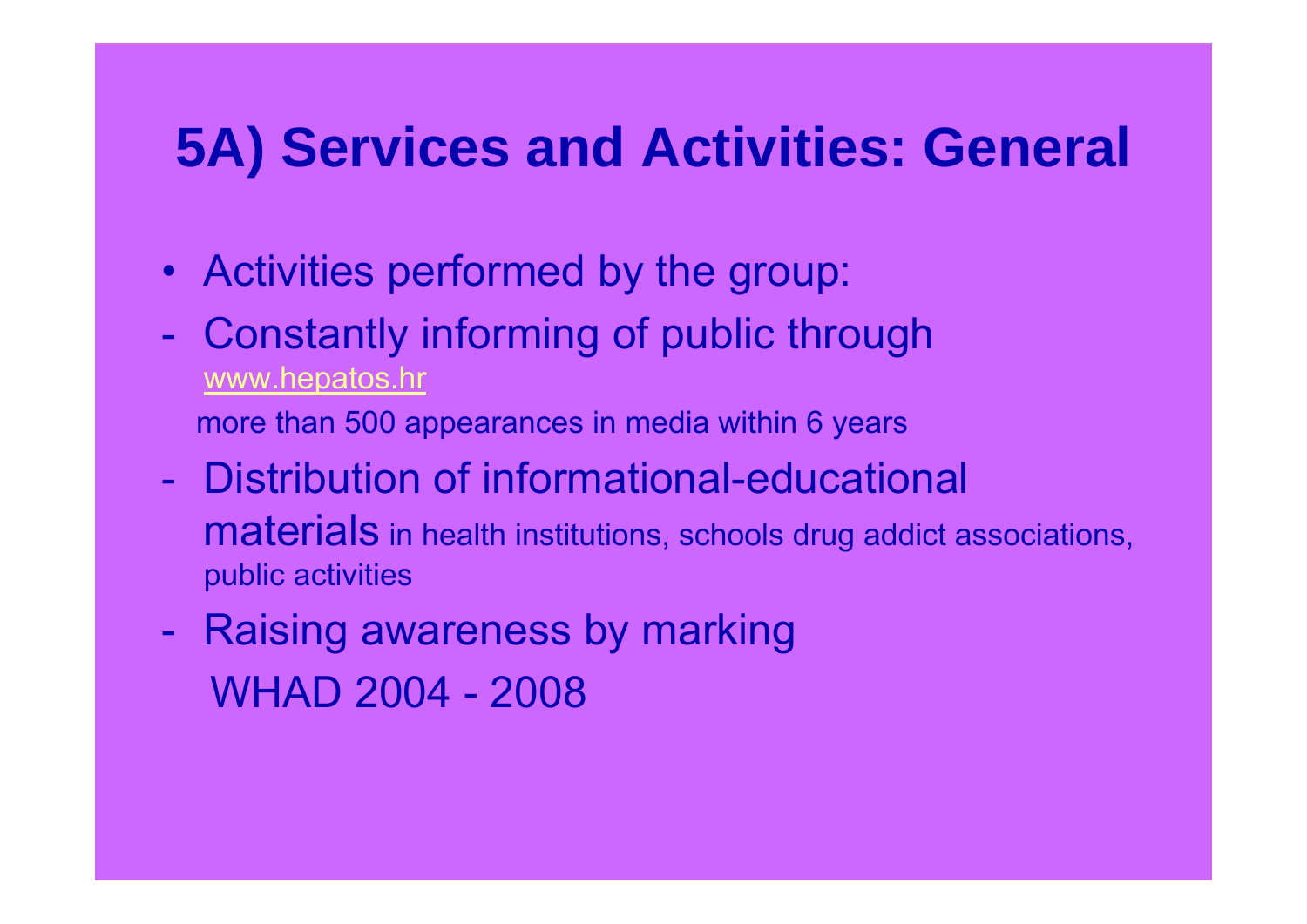#### **Marking WHAD**

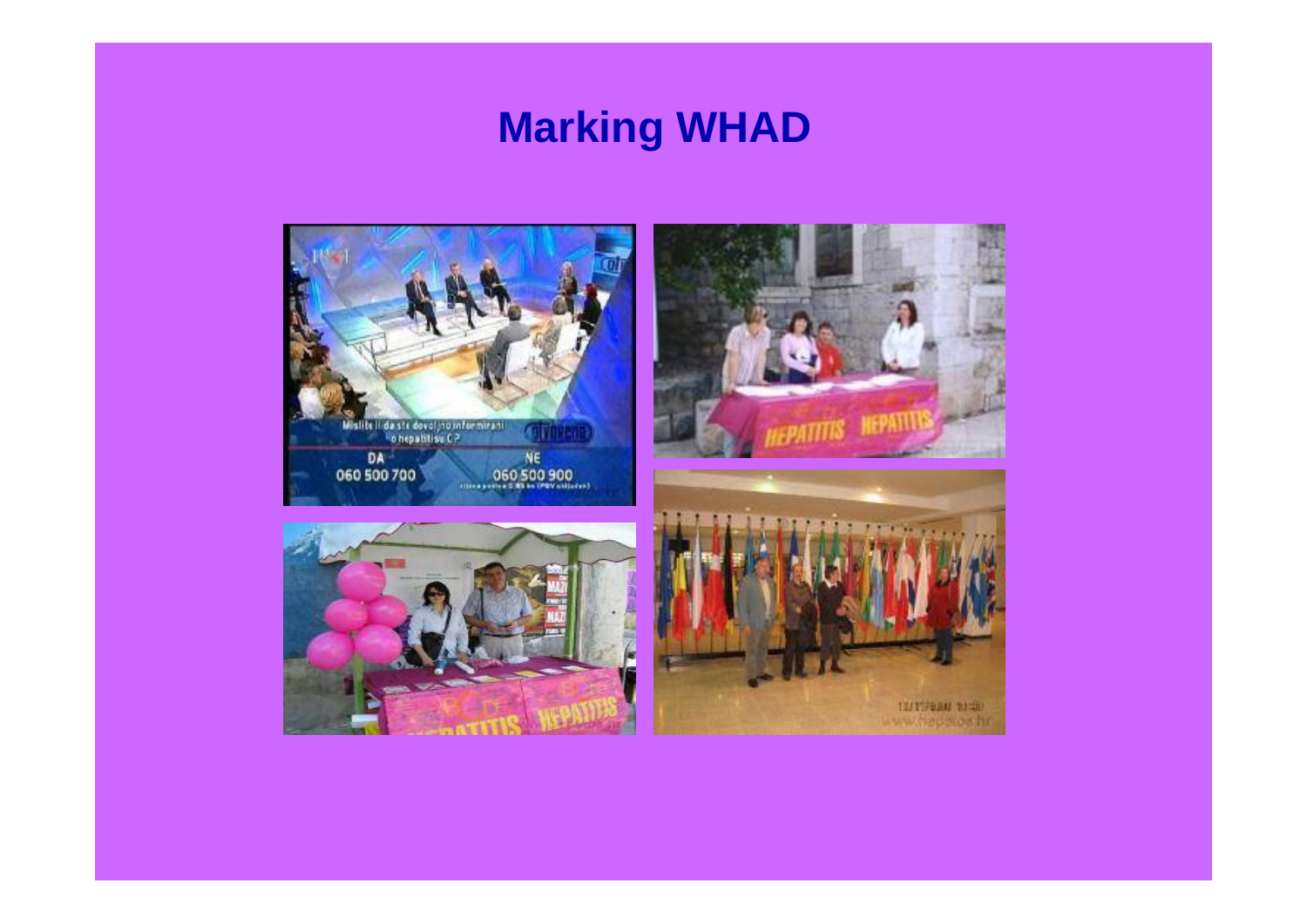#### **5B) Services and Activities: General**

- Counseling center for hepatitis patients and members of their families – free informative, psychological and legal help and advice.
- Toll-free phone
- Public lectures and tribunes
- Lectures in schools
- Lectures for risk groups (drug addicts, war veterans, prisoners...)
- Advocating and lobbying
- Developing of health sub sector by founding branches and new associations even out Croatia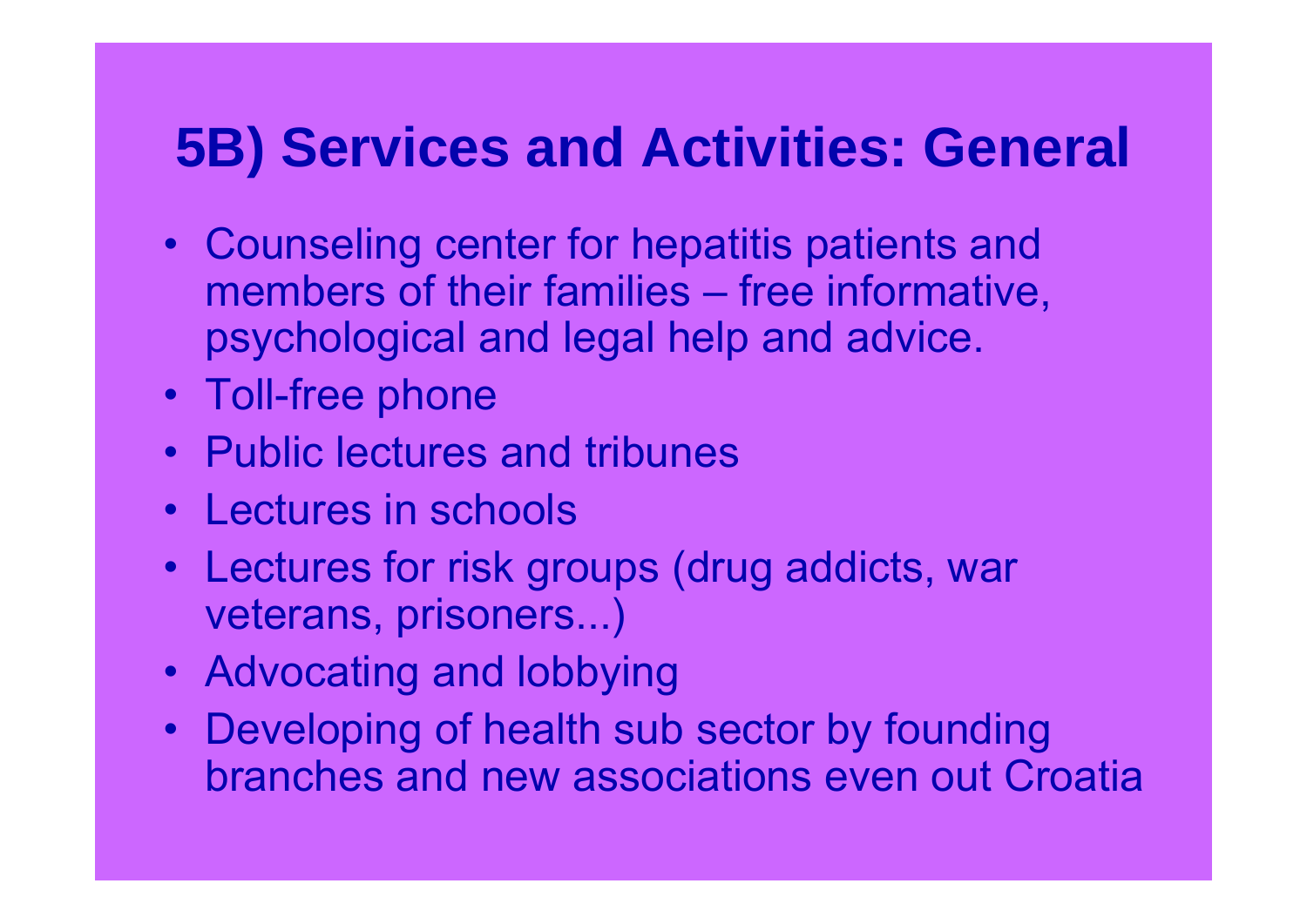#### 6) Services and Activities: Prevention

- •• This is the 4<sup>th</sup> consecutive year that we conduct educational lectures in final high school classes in our district along with distribution of informational-educational materials
- Distribution of brochures about hepatitis to all 6<sup>th</sup> grade elementary school students during the obligatory vaccination against HBV – more than 5,000 pupils per year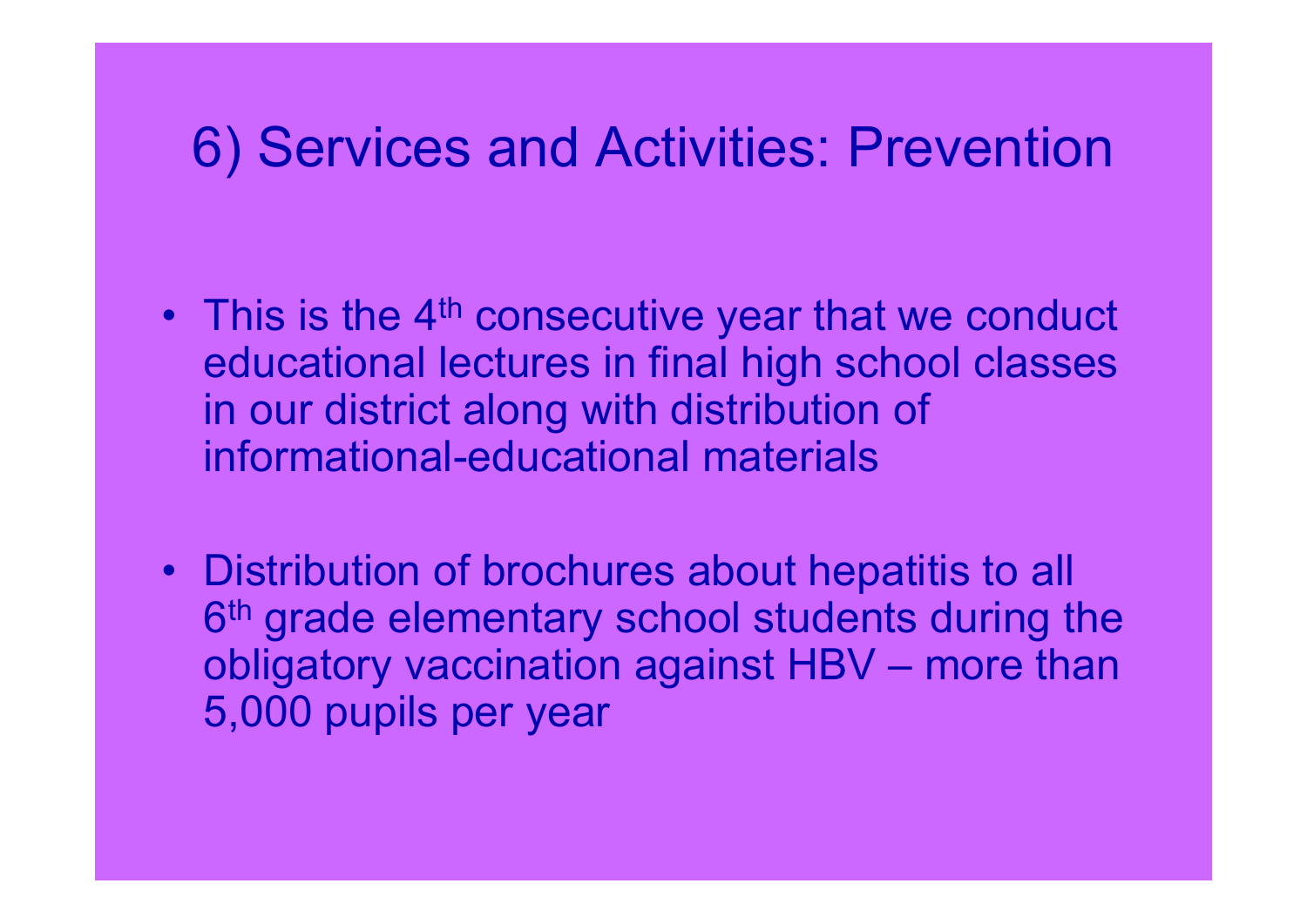# 7) Support and Financing

- No membership fee
- No private donors
- Government grants/government contracts
- Foreign government support
- Pharmaceutical industry (Roche, Schering Plough, GSK, Novartis)
- Foundations grants– CNF-CEE in 2005, National Foundation for Civil Society Development, Institutional support for the stabilization and/or development of organization 2008- 2010
- Corporate grants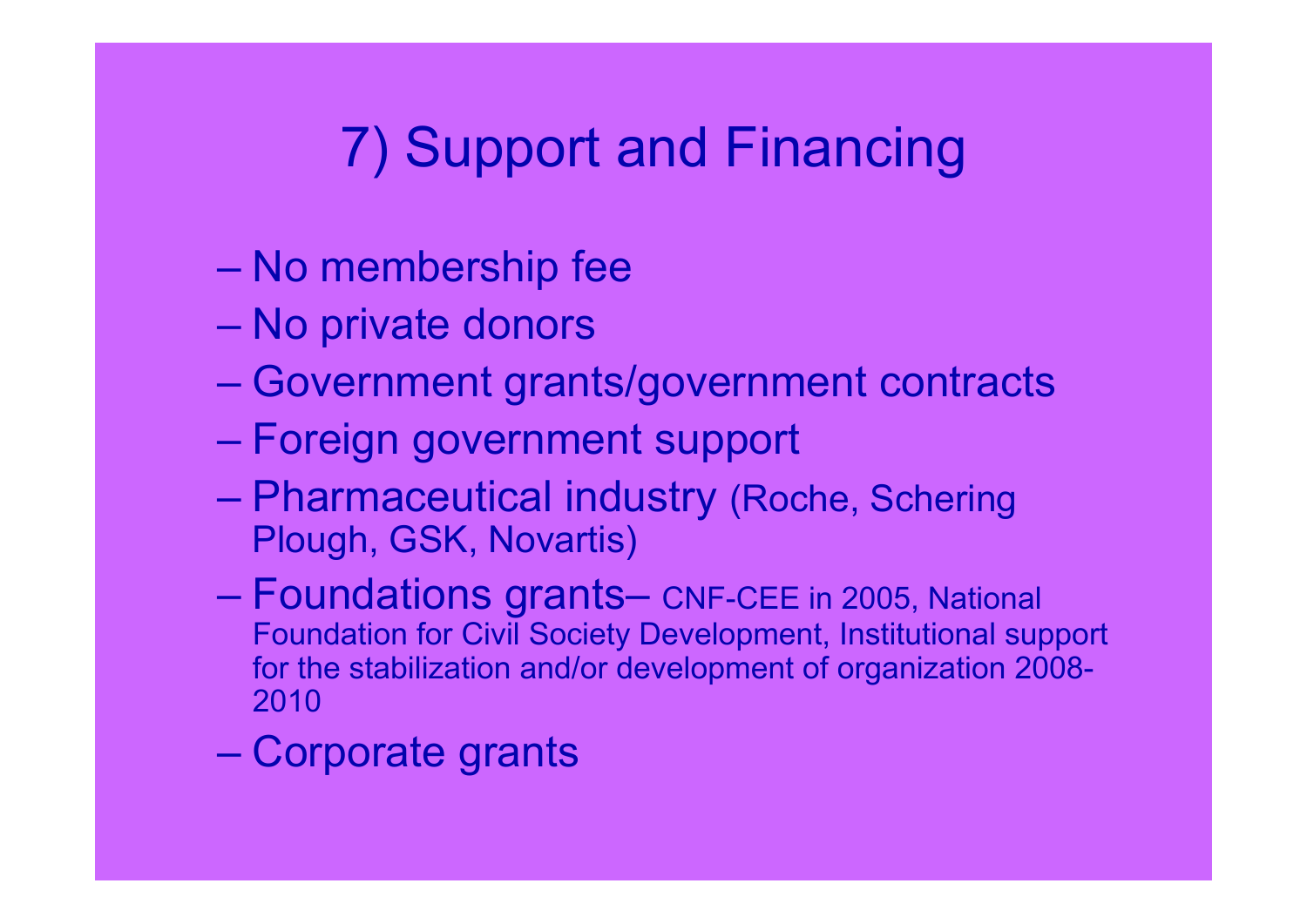#### 8) Other related groups active in **Croatia**

- $\bullet$ **C**roatian **A**lliance of **H**epatitis **P**atient **A**ssociation - founded in 2004. Members of CAHPA:
- a) Hepatos Osijek
- b) Prometej
- c) branch offices of CATIH "Hepatos" from Dubrovnik, Zagreb and Rijeka (they are independent legal entities)
- $\bullet$  Cooperation with network of associations dealing with addictions illness
- $\bullet$  Many NGOs: HIV issue, transplantation issue, Croatian Chron's Association, etc.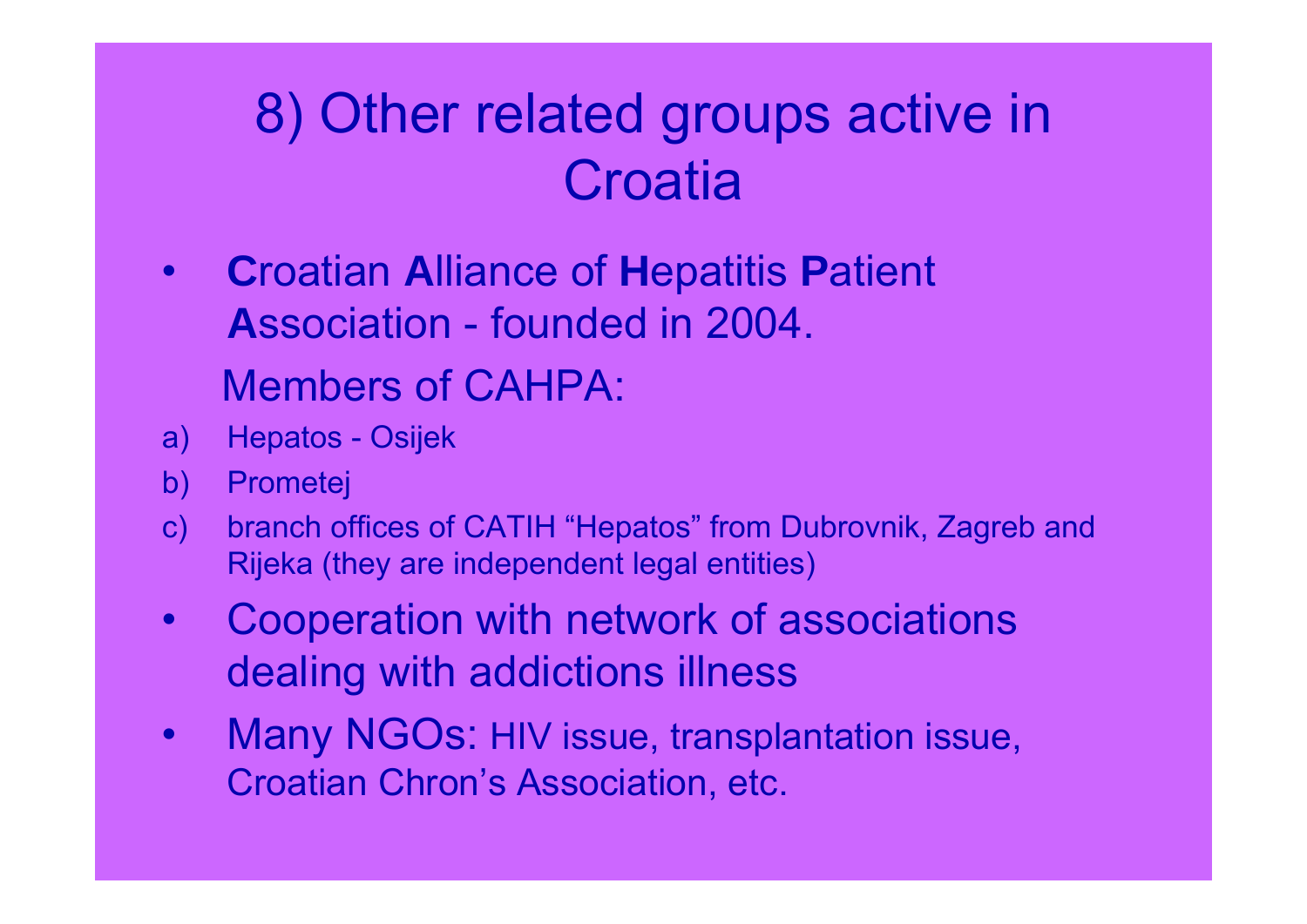#### **Meeting in Split, 28. 06. – 01.07. 2007.**









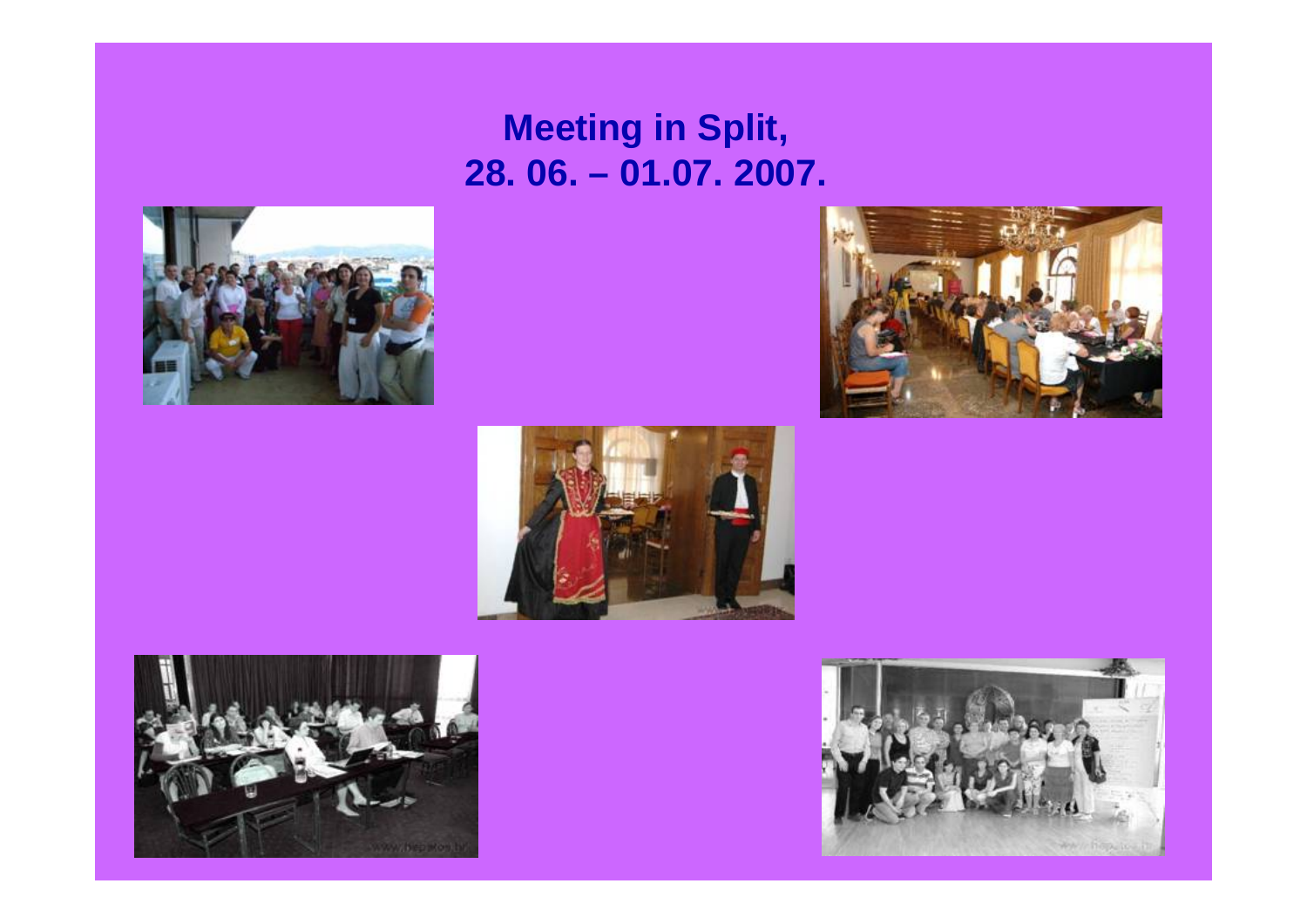#### **9A) Strengths**

Our strengths are our values included in our vision **H**rabrost **H**ardihood (courage) **E**ntuzijazam **E**nthusiasm Predanost Prudence (dedication) **A**ktivizam **A**ctivism **Timski rad T**eam work **O**tvorenost **O**penness Stručnost Skillfulness (competence)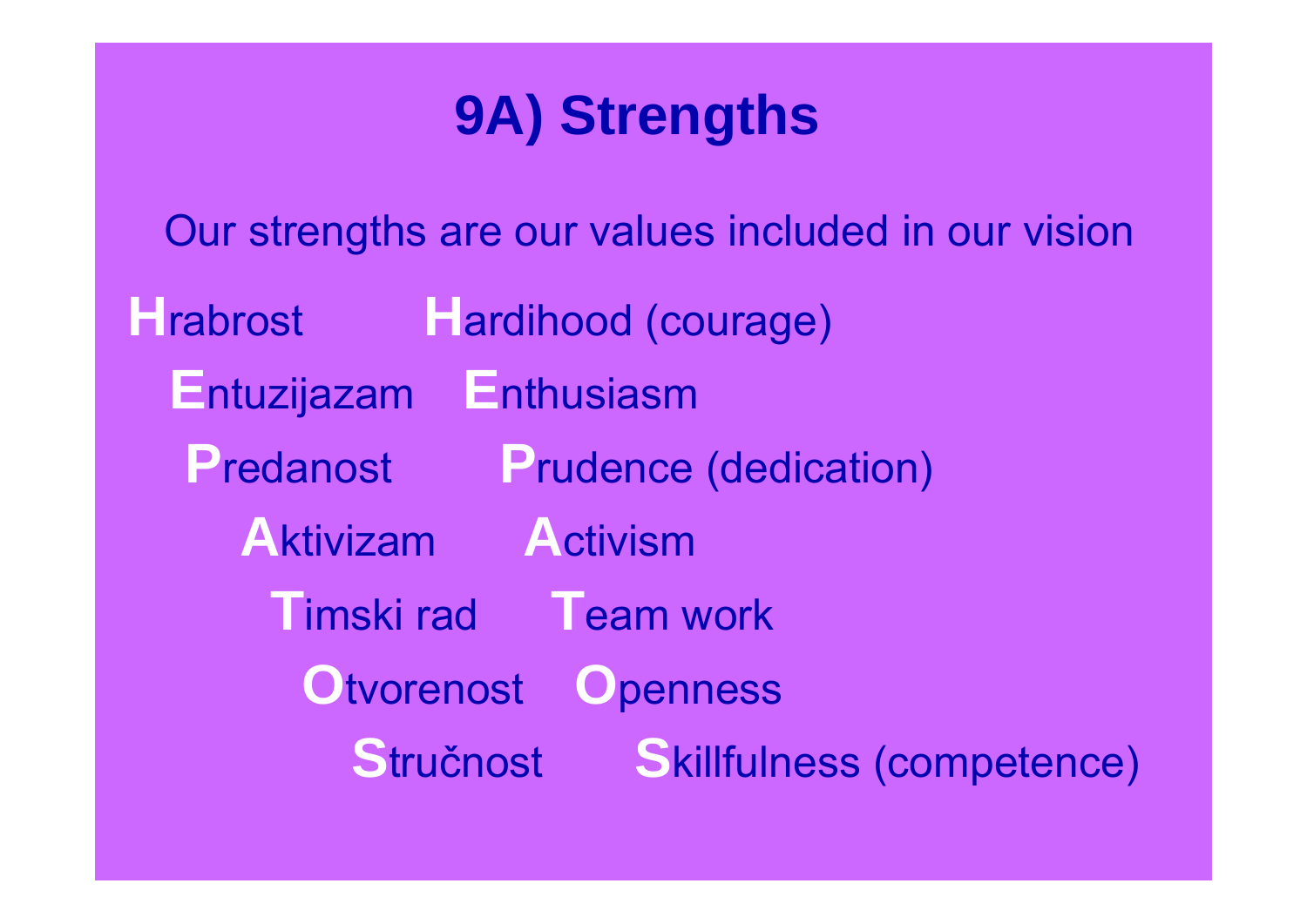# **9B) Strengths**

- Amendments to law regulations in the patients best interest
- We contributed to implementation of the "golden standard" for all infected with HCV regardless of their genotype
- -- We contributed to implementation of obligatory HBV vaccination for new-born babies
- Contribution to reduction of the pool of the infected with HCV and HBV.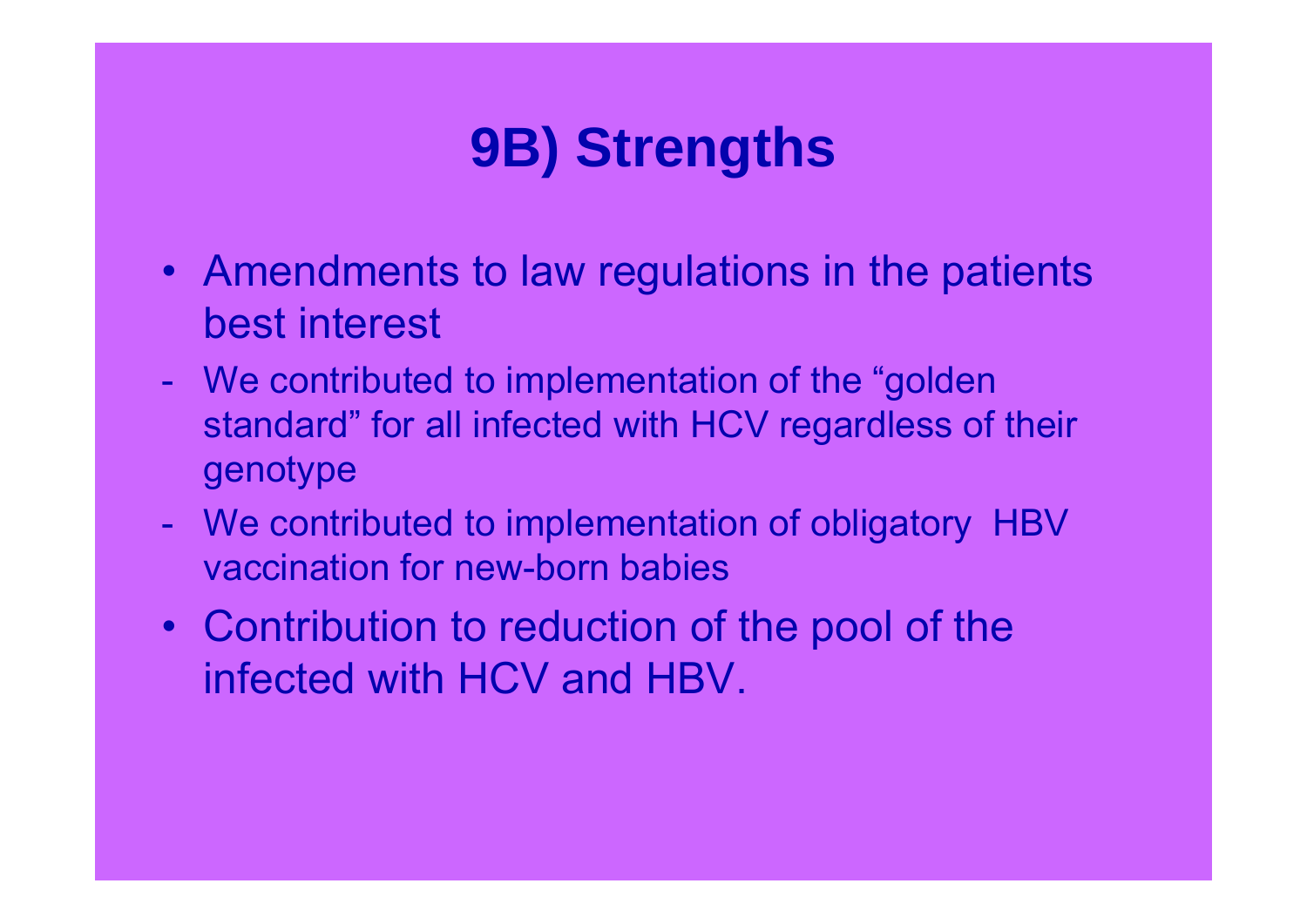# **9A) Strengths toward improved prevention**

- Thanks to Hepatos, hepatitis has become the topic of public conversations in public life
- A network of inter-sector cooperation and a network of access to children and youth is established (through cooperation with elementary and high schools)
- A continuous campaign for sensitization of public and destigmatization hepatitis patients
- Organization of free-testing activities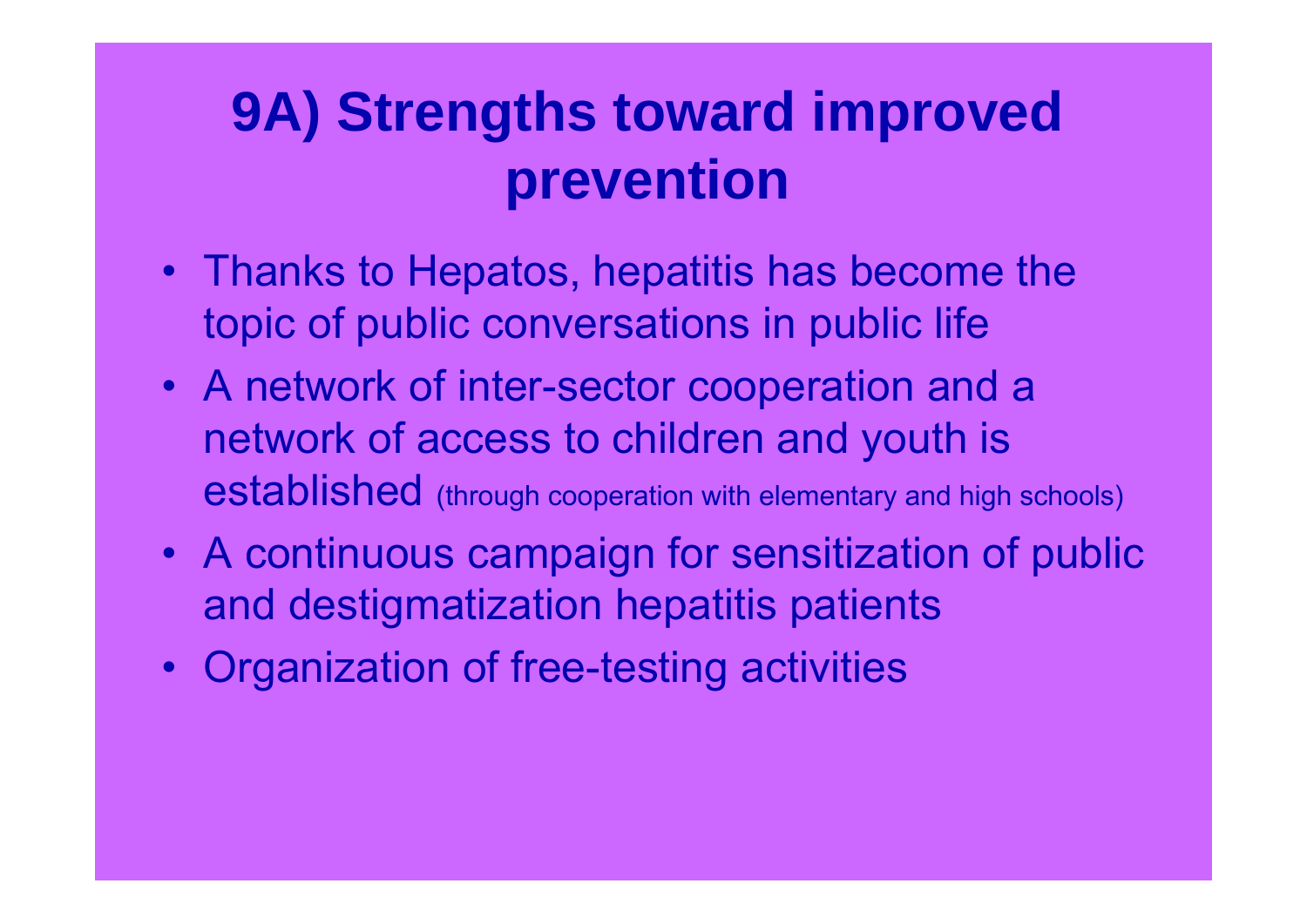## **9B) Strengths toward improved prevention**

- Continuous work on informing and education of children and youth aimed at improvement of health care
- Our target is implementation of health and sexual education into schools' curriculum
- Screening
- We aim to contribute to acceptance of the best world's vaccination trends and hepatitis prevention in Croatia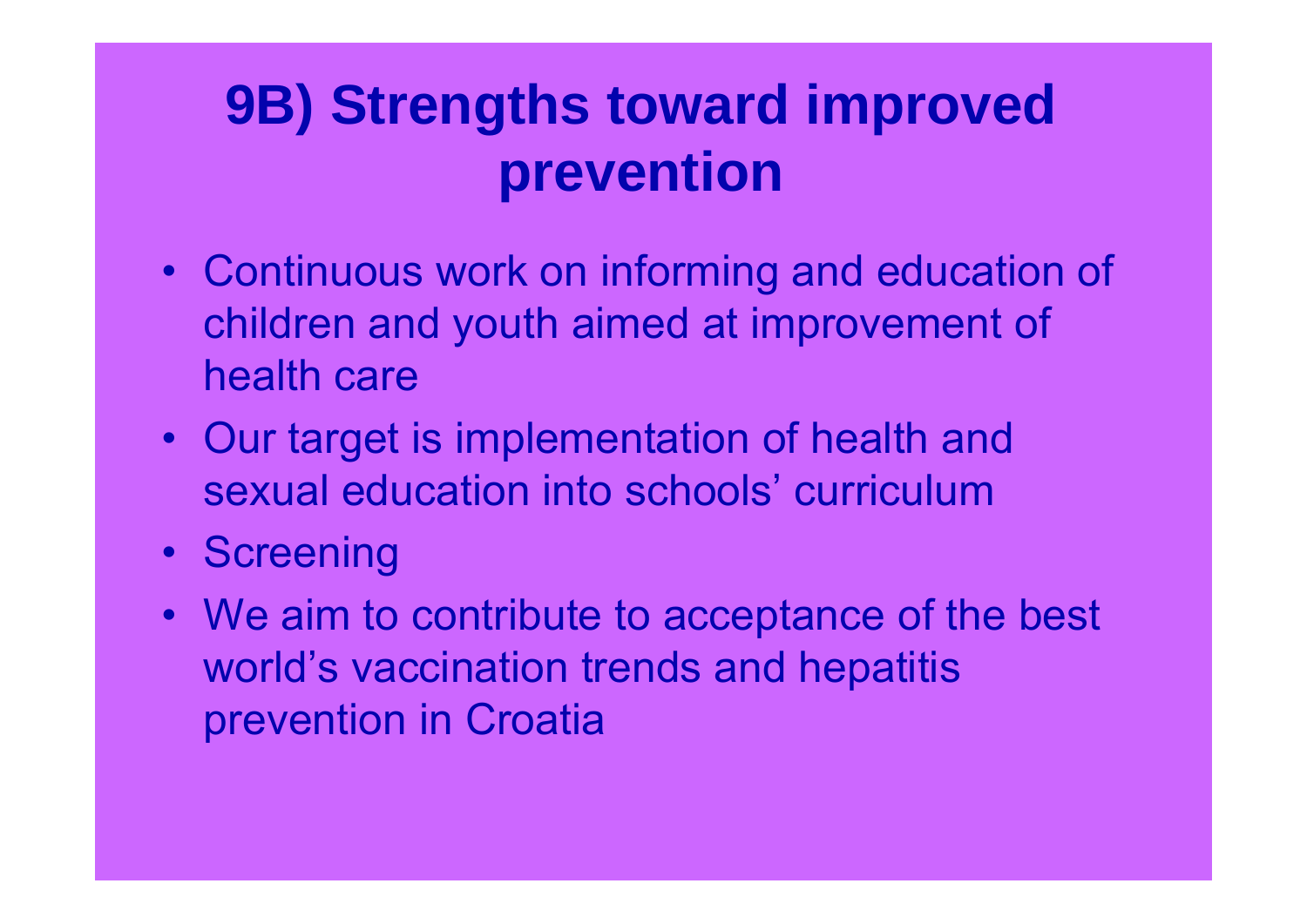# **10A) Challenges**

- Social services delivery and health care through future INFOHEP Centre
- Widening of cooperation with NGO and public sector institutions in risk groups treatment (e.g. jails)
- Development assistance in health sub-sectors of civil society in western Balkan countries
- Civil society development in Croatia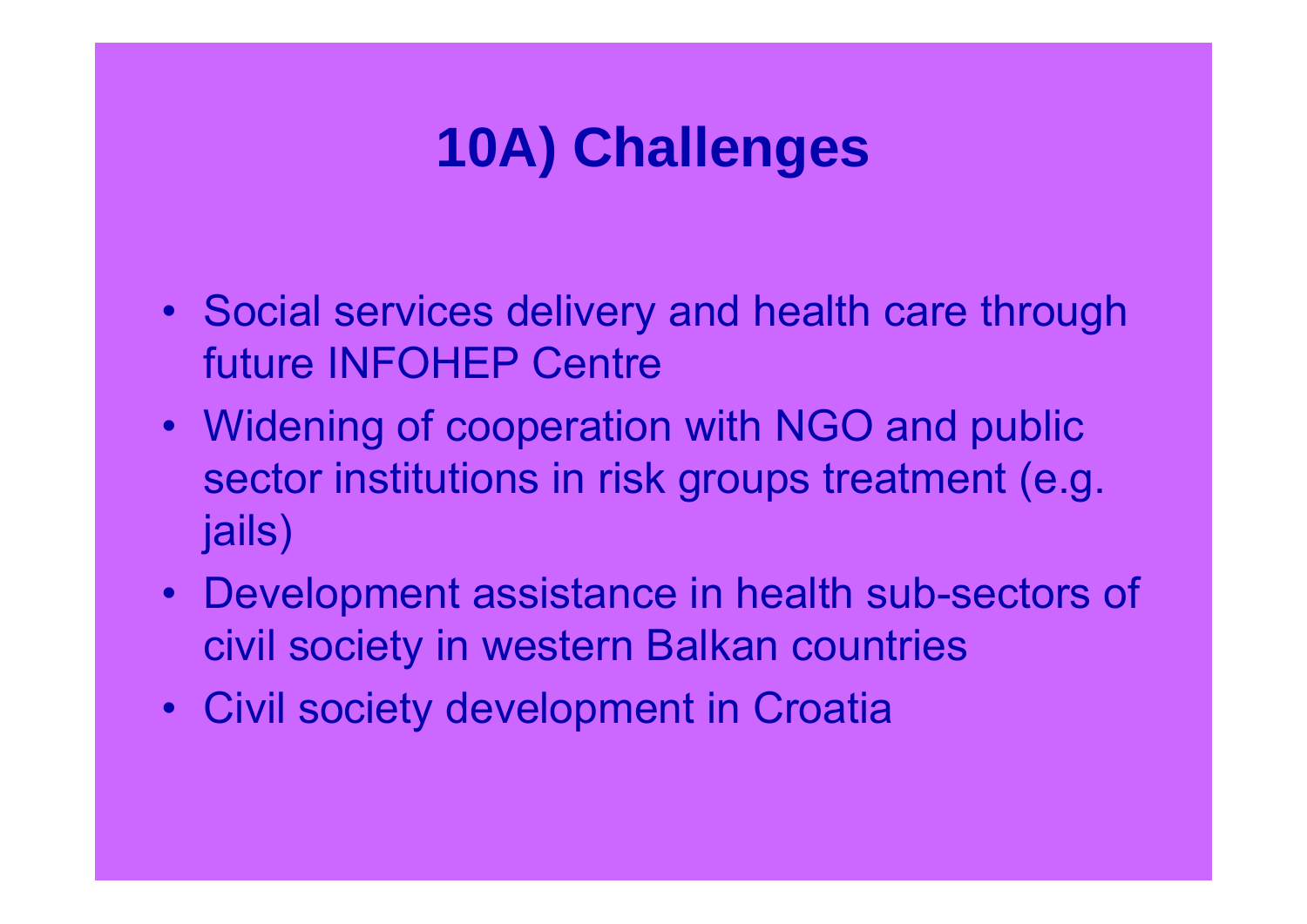#### **10B) Challenges and thresholds toward support of improved prevention**

• Our pressure on Government finally has results. The **national program** is in it's beginning phase and we hope it will be done until the end of this year. Actually, we are going to start marking **WHD 2008** in Croatia with **National Roundtable** on April 7<sup>th</sup> (World Health Day) on which will be presented need for such strategy.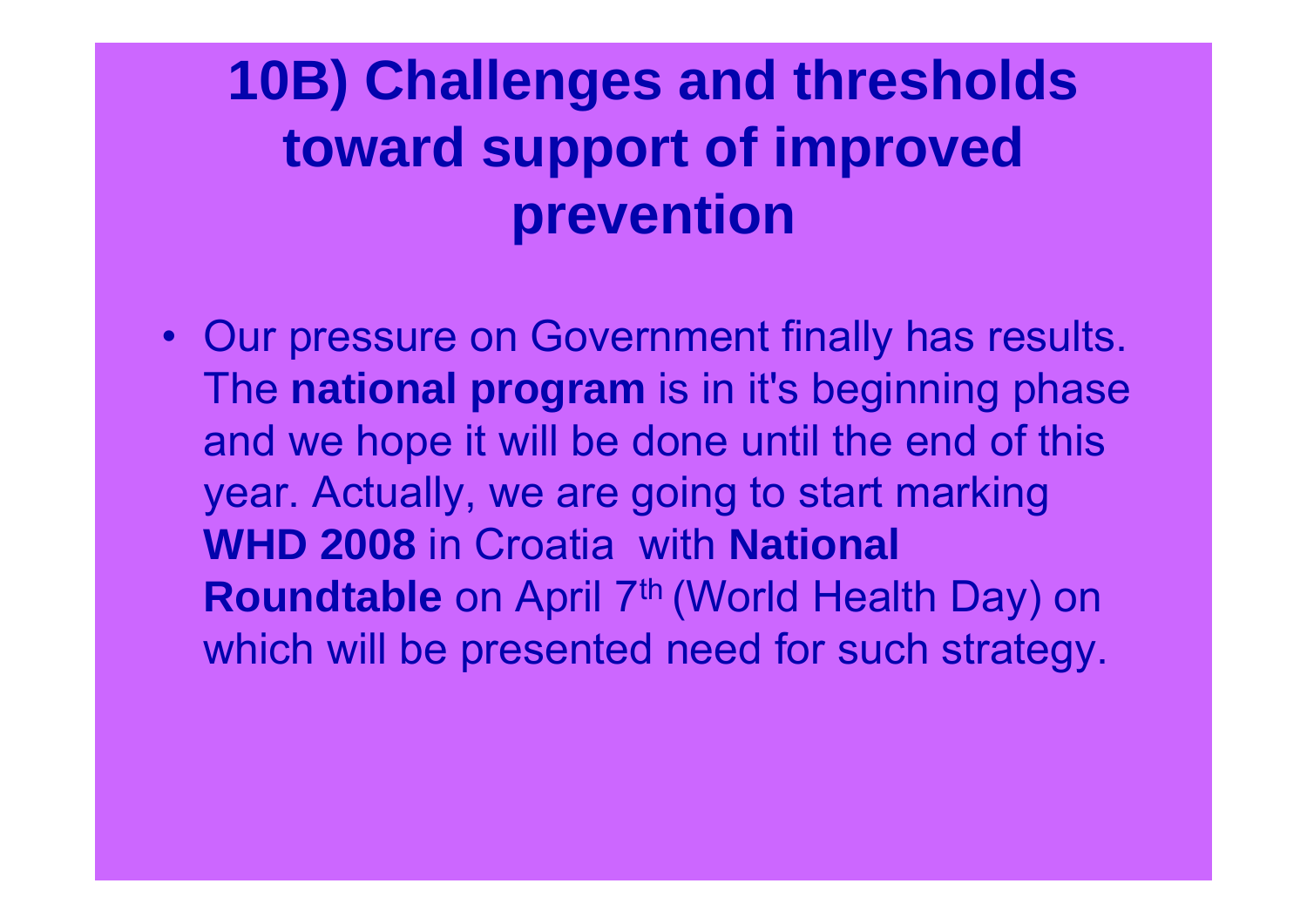# *11) Conclusions*

- Hepatos through its activities in the health care has significantly improved prevention and treatment of hepatitis
- In the social services domain we provided brand new services and made accessible some previously unavailable.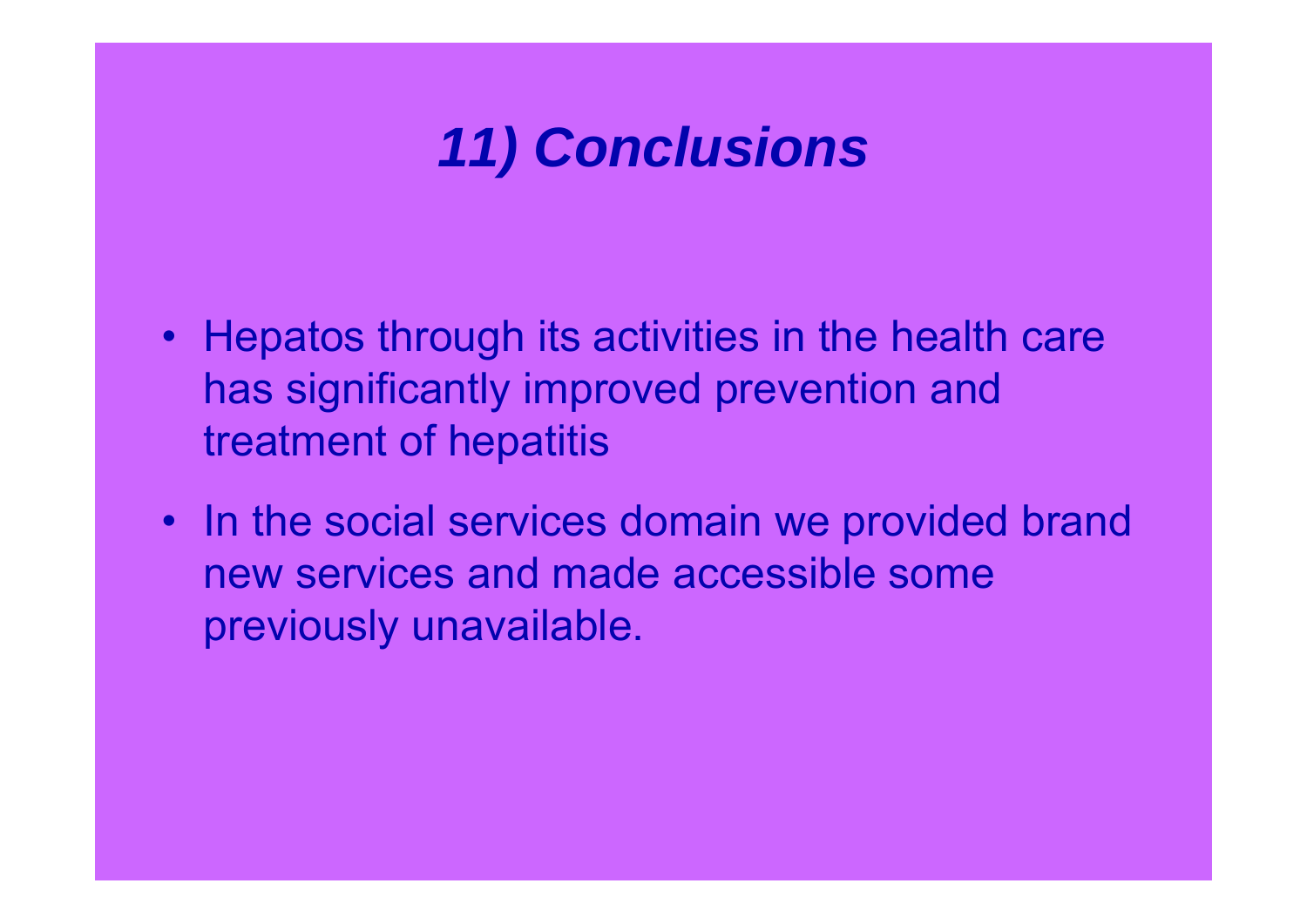# *11)B Conclusions*

- In the field of protection and promotion of human rights, Hepatos has significantly improved the status of human rights of hepatitis patients decreasing the discrimination in the health care system and stigmatization in community.
- No one should be excluded because of his/her health status!

With all its activities Hepatos has contributed to democratization and civil society development in Croatia!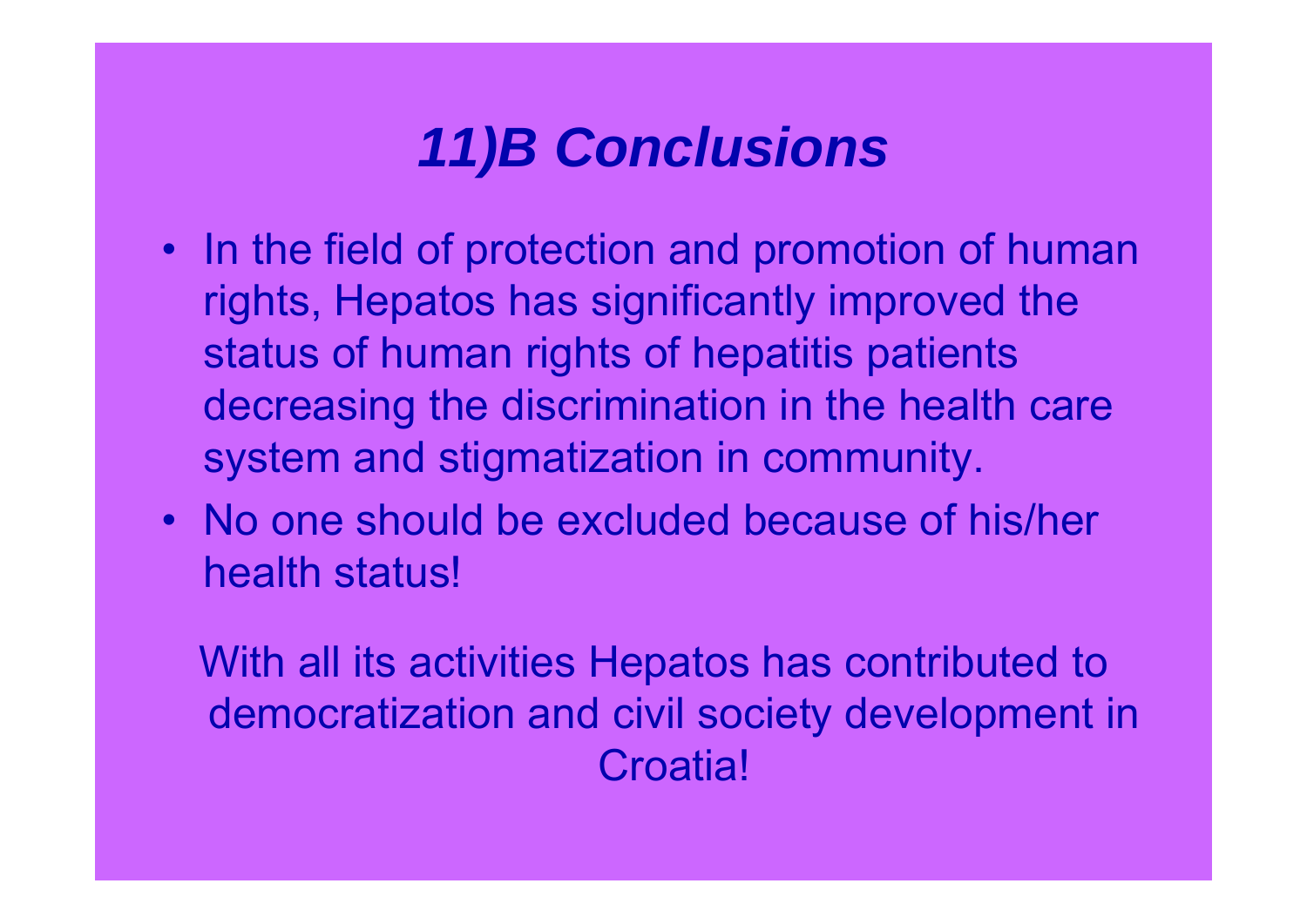#### **CATIH "Hepatos"**

Doverska 29, 21000 Split, CROATIA [www.hepatos.hr](http://www.hepatos.hr/)

Info telephone 0800 400 405



Phone: +385 (0)21 45 99 88 Fax: +385 (0)21 45 99 89